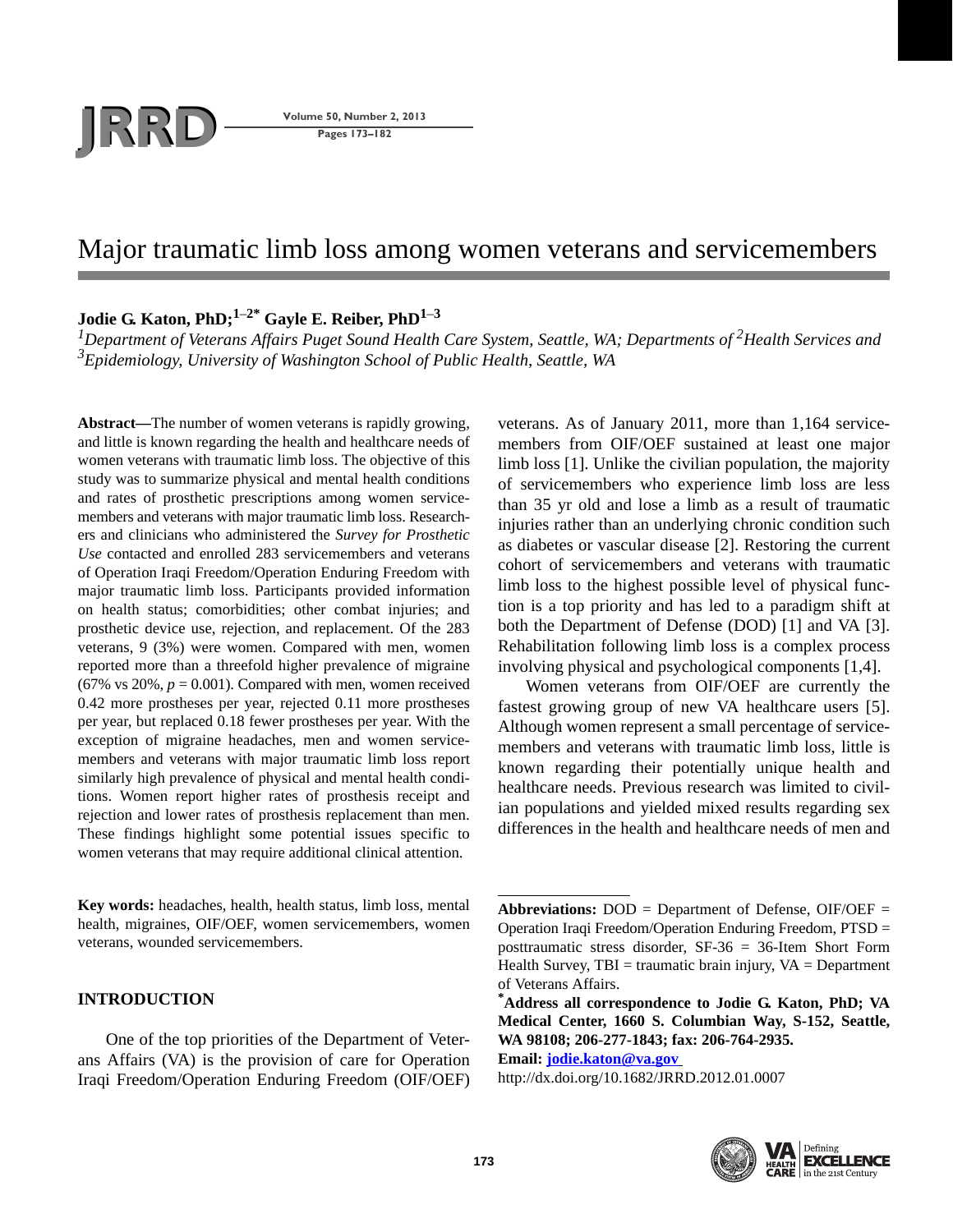women with limb loss. Compared with men, women may experience overall higher pain intensity and interference with activities of daily living after limb loss [6] and be less likely to be successfully fitted with a prosthesis before discharge [7]. The results have been inconclusive regarding the effect of sex on psychosocial outcomes of limb loss, with the majority of studies reporting no difference in outcomes by sex [4,8–9]. However, there is some evidence that following limb loss, women are more likely to experience depression than men [10] and have greater difficulty with emotional adaptation to role changes [11– 12]. There is also limited evidence that compared with men, women with limb loss have a higher degree of body-image anxiety [13]; body-image anxiety may also be associated with lower levels of prosthesis satisfaction [14]. Additionally, women may have different requirements than men for prostheses because of different patterns of footwear usage [15].

A primary limitation of the majority of prior studies regarding sex differences among individuals experiencing limb loss is the focus on older civilian patients who experienced limb loss as a consequence of chronic disease. Thus, the findings of these earlier studies may not be generalizable to women OIF/OEF servicemembers and veterans, who are younger and experience traumatic rather than disease-related limb loss. Therefore, the objective of this study was to report on the health status, prevalence of comorbid health conditions, and indicators of prosthetic use among men and women OIF/OEF servicemembers and veterans with traumatic limb loss.

# **METHODS**

We used existing data from the *Survey for Prosthetic Use*, which was developed by a group of rehabilitation and surgery clinicians and researchers using conventional survey methodology to address key issues for veterans and servicemembers with major traumatic upper- and lower-limb loss [1]. The survey included OIF/OEF servicemembers (January 2000 to January 2008) with major traumatic limb loss who were at least 1 yr from their amputation. By requiring that participants be at least 1 yr from their amputation, we ensured that participants were far enough into the rehabilitation phase to be able to reflect on their prosthetic experiences. Exclusion criteria included cognitively unable to respond to the survey, lack of valid contact information, amputation only to the fingers or toes, or death. The survey collected detailed information on demographic characteristics, health status and comorbidities, site and degree of limb loss, other combatassociated injuries, and use of prosthetic and assistive devices.

Demographic variables included sex, age at time of survey, race/ethnicity, marital status, having children, and current employment in military or nonmilitary positions. Self-reported health status information was collected using questions on the 36-Item Short Form Health Survey (SF-36) [16–17]. Health status was categorized as either (1) excellent, very good, or good or (2) fair or poor. The presence or absence of 15 comorbid conditions, including arthritis, migraine, chronic back pain, phantom limb pain, residual limb pain, traumatic brain injury (TBI), depression, and posttraumatic stress disorder (PTSD), was assessed by self-report. A variable for total pain summary was created by calculating the sum of three dichotomous pain questions (chronic back pain, phantom limb pain, and residual limb pain), for which the minimum score was 0 (chronic back pain, phantom limb pain, and residual limb pain all absent) and the maximum score was 3 (chronic back pain, phantom limb pain, and residual limb pain all present). Differences by sex in the summary measures of pain and prevalence of depression and PTSD were examined for the total sample and stratified by current prosthesis use.

Site and level of limb loss was grouped into three categories: unilateral upper-limb loss, unilateral lowerlimb loss, and multiple limb loss. Participants were also asked about the presence of other combat injures, including injury to limb(s) without limb loss, head injury, eye injury, hearing loss, chest injury, abdominal injury, burns, and other combat injuries.

Participants were asked about the number and type of prosthetic devices ever and currently used, including prostheses received in their first year after limb loss and prostheses received from 1 yr after limb loss to the present. Prostheses were grouped into three categories: myoelectric/advanced devices, mechanical or body-powered devices, and sports or specialty devices [1]. Participants also reported the number and type of prostheses they rejected, the number and type of prosthetic devices they wore out, and the average time to replacement. We computed annual rates for prosthetic device receipt, replacement, and rejection from the time of limb loss to the survey date by dividing the appropriate numerator (number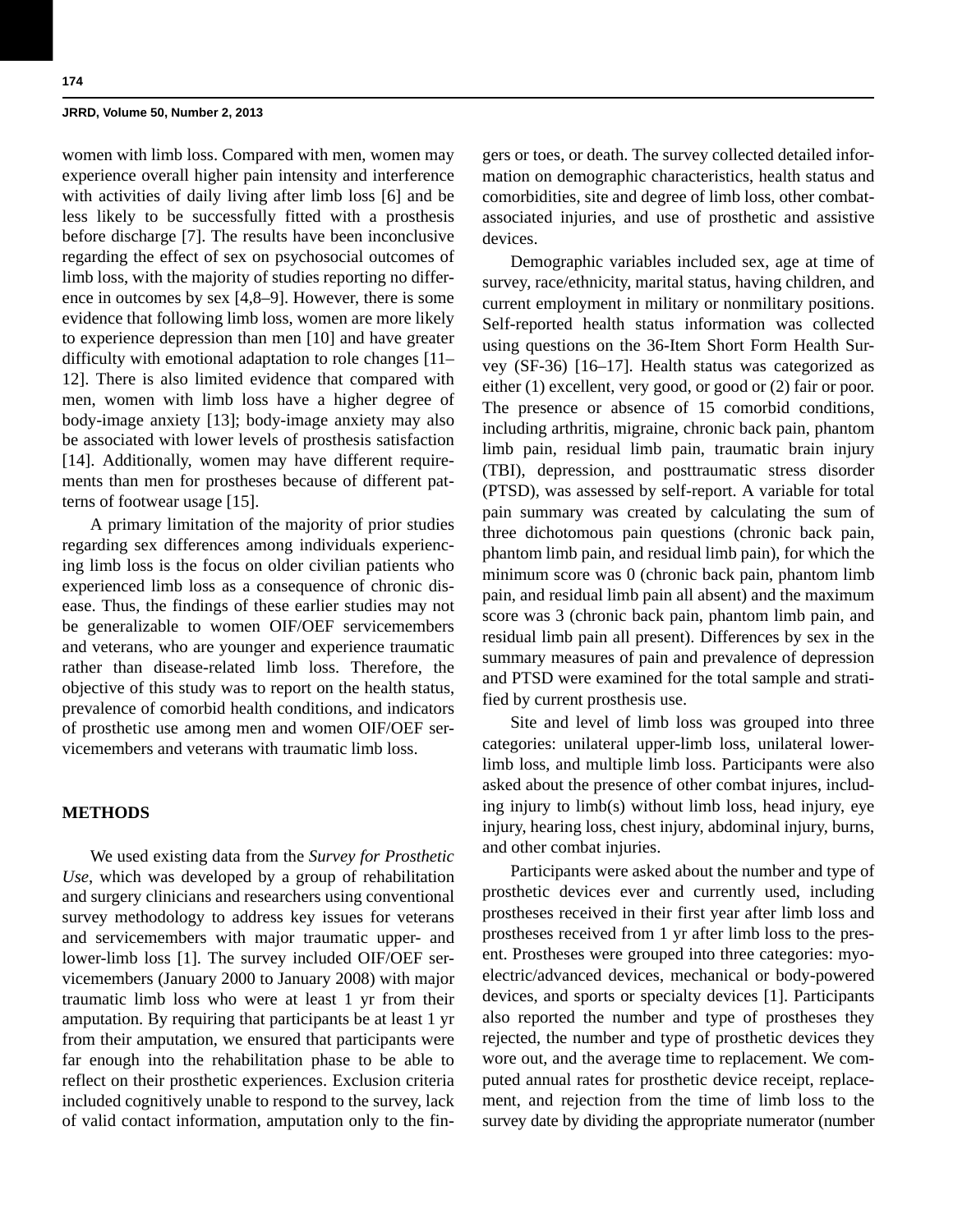of prostheses received, rejected, or replaced) by years since limb loss.

We compared health status, prevalence of comorbidities, distribution and degree of limb loss, and combatassociated injuries between men and women. Annual rates of prosthetic device receipt, replacement, and rejection were compared between men and women. Categorical variables were compared using the chi-square test or the Fisher exact test when cell sizes were  $\leq 5$ , and continuous variables were compared using the Student *t*-test. Statistical significance was defined at the two-sided alpha level of  $p \leq 0.05$ .

# **RESULTS**

Of the 541 identified OIF/OEF service members with traumatic limb loss, 482 were contacted. Of those contacted, 283 were enrolled, including 9 women (**Figure 1**). **Table 1** illustrates the demographic and lifestyle characteristics of the total sample and by sex. The mean age at the time of the survey was 29 yr, and the majority of participants were white (73%), married (61%), medically discharged (58%), and currently employed (53%). Comparing demographic and lifestyle characteristics of women and men participants, we found that women were more likely to be nonwhite, less likely to have children, and more likely to be employed.

**Table 2** shows the health status and prevalence of comorbidities for the total sample and by sex. While the majority of participants reported excellent, very good, or good health status (86%), there was a high overall prevalence of persistent physical and mental health conditions, including arthritis (26%), phantom limb pain (76%), residual limb pain (63%), TBI (34%), depression (24%), and PTSD (59%). With the exception of migraine, the prevalence of comorbidities did not differ by sex. Compared with men, women had more than a threefold higher reported prevalence of migraines (67% vs  $20\%$ ,  $p =$ 0.001). Mean pain scores and prevalence of depression and PTSD were higher among those not currently using a prosthesis than those currently using a prosthesis, but within these groups mean pain scores did not differ by sex.

Compared with men, a smaller proportion of women experienced unilateral lower-limb loss and a larger proportion experienced multiple limb loss (**Figure 2**). **Table 3** shows the prevalence of other combat-related injuries for men and women. The prevalence of other combat-



#### **Figure 1.**

Survey enrollment for Operation Iraqi Freedom/Operation Enduring Freedom (OIF/OEF) survey participants with traumatic limb loss.

related injuries did not differ by sex except for hearing loss, with women reporting fivefold lower prevalence of hearing loss than men (49% vs  $11\%$ ,  $p = 0.03$ ).

**Table 4** summarizes the types of prosthetic devices used by men and women and the annual rates of prosthetic device use, rejection, and replacement. Compared with men, women received a greater number of all types of prosthetic devices (myoelectric, mechanical, and sports/specialty). Specifically, on average, women received 0.42 more prostheses per year and rejected 0.11 more prostheses per year than men. However, women replaced 0.18 fewer prostheses per year than men.

# **DISCUSSION**

Despite the small number of women with traumatic limb loss, this study identified potentially important differences between men and women servicemembers and veterans with traumatic limb loss. Compared with men, women were more likely to report having migraine headaches and had a lower prevalence of hearing loss related to their combat injuries. With respect to prosthesis prescription, women had higher annual rates of receipt and rejection but lower annual rates of replacement than men.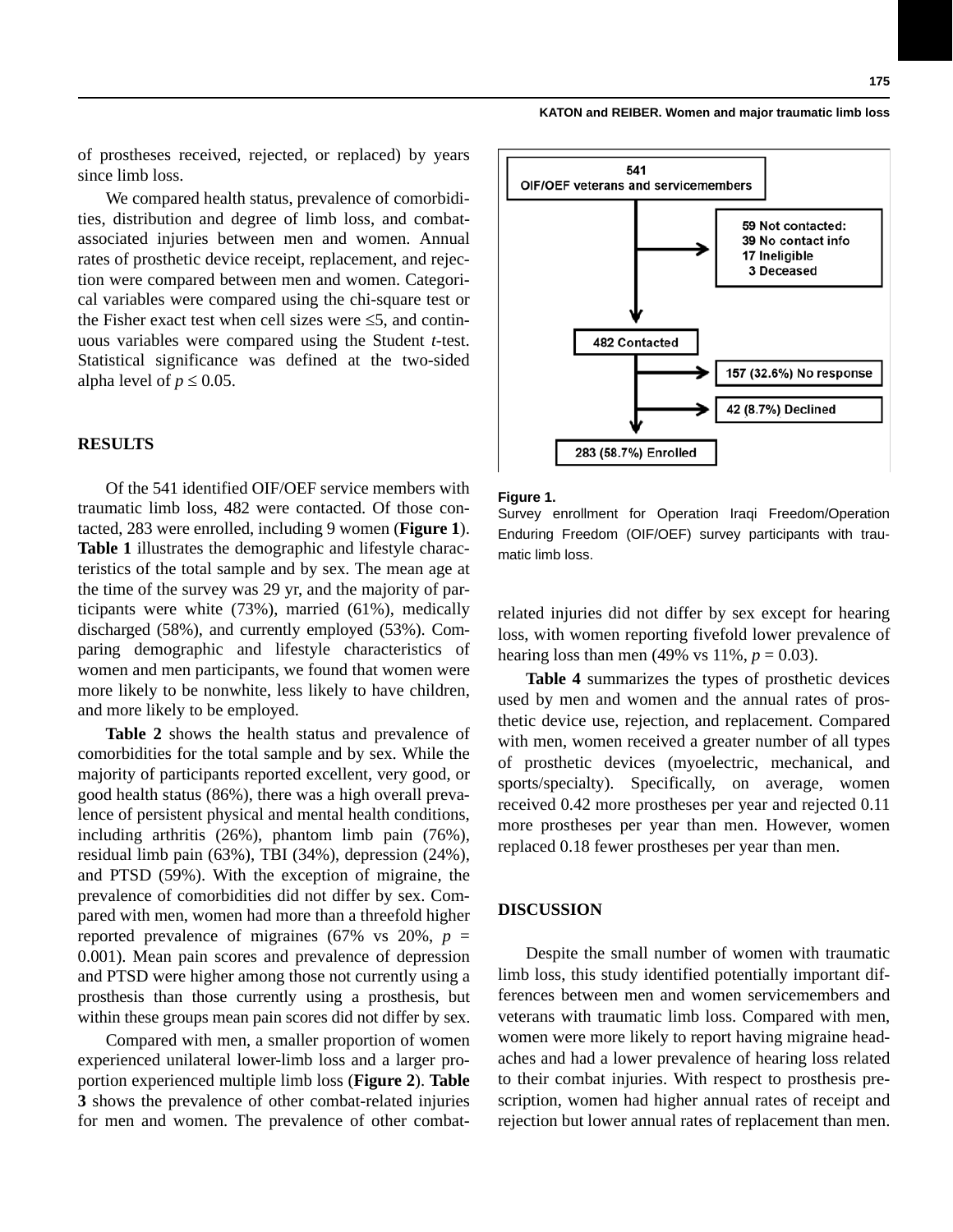**Table 1.**

Demographic characteristics of Operation Iraqi Freedom/Operation Enduring Freedom survey participants by participant sex. Data presented as percent unless otherwise noted.

| <b>Characteristic</b>                   | Total $(n = 283)$ | Women $(n = 9)$ | Men $(n = 274)$ |
|-----------------------------------------|-------------------|-----------------|-----------------|
| Age, $yr$ (mean $\pm$ SD)               | $29 \pm 5.8$      | $29 \pm 5.6$    | $29 \pm 5.8$    |
| Race/Ethnicity                          |                   |                 |                 |
| Caucasian                               | 73                | 56              | 74              |
| African American                        | 10                | 33              | 9               |
| Hispanic/Latino                         | 9                 | $\Omega$        | 9               |
| Asian                                   |                   | 11              | 1               |
| American Indian/Alaska Native           | 5                 | $\Omega$        | 5               |
| Native Hawaiian/Pacific Islander        |                   | 0               |                 |
| Other                                   |                   | 0               |                 |
| <b>Marital Status</b>                   |                   |                 |                 |
| Married/Living Together                 | 61                | 56              | 61              |
| Divorced/Separated                      | 9                 | $\theta$        | 9               |
| Widowed                                 | $\Omega$          | $\Omega$        | 0               |
| Never Married                           | 30                | 44              | 30              |
| Have Children                           | 48                | 11              | 50              |
| <b>Current Military Status</b>          |                   |                 |                 |
| <b>Active Military</b>                  | 21                | 22              | 20              |
| In Rehabilitation                       | 9                 | $\Omega$        | 9               |
| <b>Medical Discharge</b>                | 58                | 67              | 58              |
| Discharge                               | 10                | $\theta$        | 10              |
| <b>National Guard/Reserves</b>          | 3                 | 11              | 3               |
| <b>Current Employment</b>               |                   |                 |                 |
| Employed                                | 53                | 67              | 53              |
| Student                                 | 23                | 22              | 23              |
| Retired (not employed after amputation) | 21                | 11              | 22              |
| Other                                   | 3                 | $\overline{0}$  | 3               |
| $SD = standard deviation$ .             |                   |                 |                 |

Both men and women participants reported high health status despite the high prevalence of comorbidities. The high self-reported health status of servicemembers and veterans with traumatic limb loss has been described elsewhere [1] and is consistent with current theories of psychosocial reactions to traumatic limb loss [18].

Combined, men and women who used prostheses had better mental health than those not using prostheses. This is consistent with literature indicating higher levels of depression among individuals with limb loss who do not use prostheses [19]. While prosthesis use is associated with improved mental and physical health [19], underlying physical and mental health may also influence an individual's ability to use a prosthesis and persist through the period of adaptation to a prosthesis [20]. Whether or not the improvement in mental health associated with prosthesis use occurs through different mechanisms in men and women is still poorly understood.

Prior studies in the general U.S. population found that approximately 18 percent of women and 6 percent of men report migraine [21–22], and a survey of men and women recently deployed in OIF found that 25 percent of women and 17 percent of men met modified International Classification of Headache Disorders criteria for migraine [23]. The cumulative evidence from human and animal studies suggests that sex hormones play a key role in explaining the difference in prevalence of migraine between men and women [24]. Additionally, women experience migraines with more frequent [21], prolonged [25], and painful headaches [26] than men. While we observed a similar difference in prevalence of migraine by sex, the prevalence of migraine among both adult men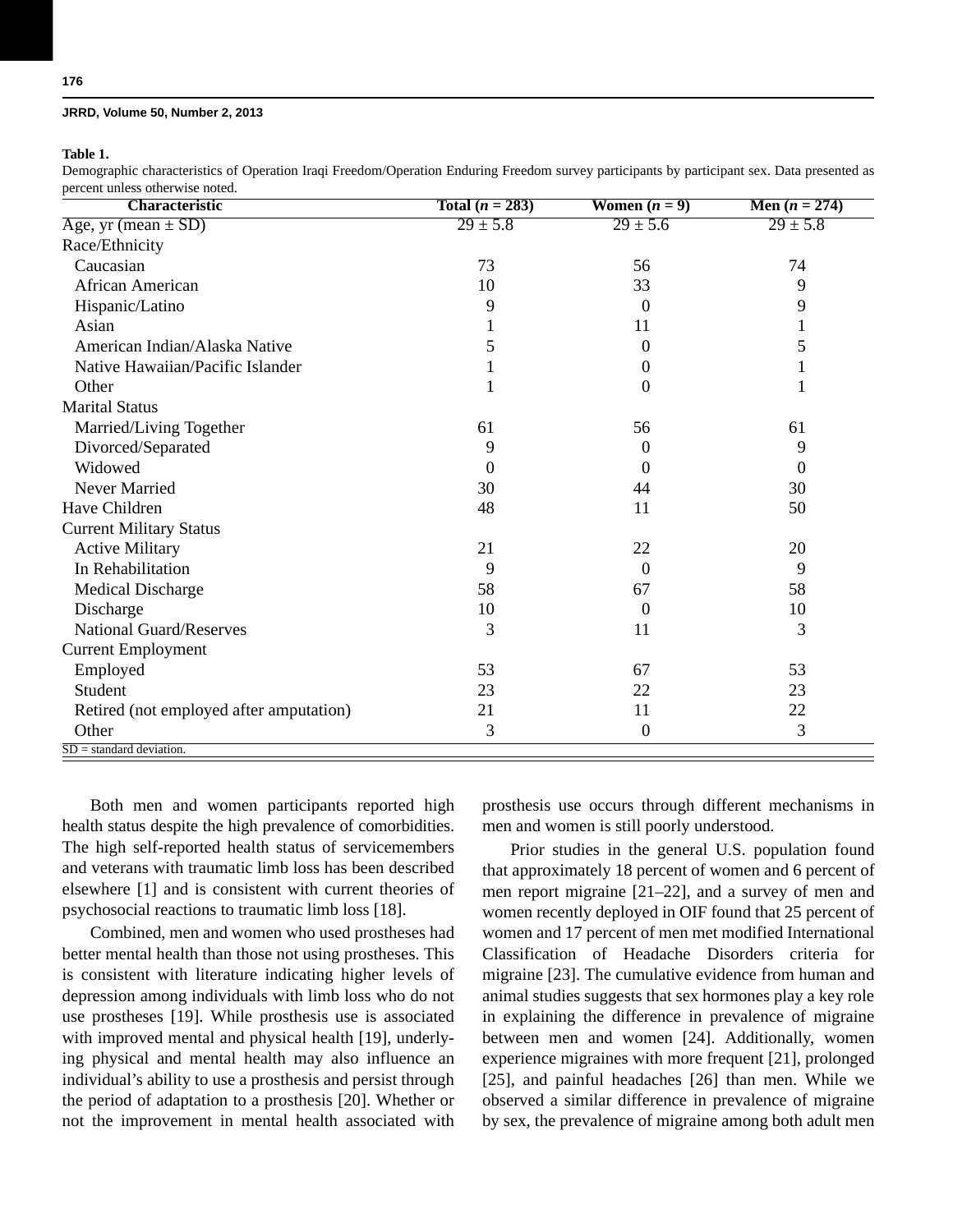# **Table 2.**

Current health status and comorbidities in Operation Iraqi Freedom/Operation Enduring Freedom servicemembers and veterans by sex. Data presented as percent unless otherwise noted.

| <b>Condition</b>                                            | Total $(n = 283)$ | Women $(n = 9)$ | Men $(n = 274)$ | <i>p</i> -Value |
|-------------------------------------------------------------|-------------------|-----------------|-----------------|-----------------|
| Excellent/Very Good/Good Health Status                      | 86                | 89              | 85              | 0.77            |
| <b>Arthritis</b>                                            | 26                | 11              | 26              | 0.31            |
| Migraine                                                    | 22                | 67              | 20              | 0.001           |
| Chronic Back Pain                                           | 42                | 56              | 42              | 0.41            |
| Phantom Limb Pain                                           | 76                | 78              | 76              | 0.90            |
| Residual Limb Pain                                          | 63                | 67              | 63              | 0.81            |
| Pain Summary <sup>*</sup> (mean $\pm$ SD)                   | $1.81 \pm 0.94$   | $2.00 \pm 1.32$ | $1.80 \pm 0.93$ | 0.53            |
| Currently Using Prosthesis <sup>*</sup> (mean $\pm$ SD)     | $1.79 \pm 0.93$   | $1.88 \pm 1.36$ | $1.78 \pm 0.91$ | 0.78            |
| Not Currently Using Prosthesis <sup>*</sup> (mean $\pm$ SD) | $2.04 \pm 1.06$   | 3.00            | $2.00 \pm 1.06$ |                 |
| Traumatic Brain Injury                                      | 34                | 33              | 34              | 0.97            |
| Depression                                                  | 24                | 22              | 24              | 0.90            |
| <b>Currently Using Prosthesis</b>                           | 23                | 25              | 23              | 0.89            |
| Not Currently Using Prosthesis                              | 33                | $\Omega$        | 35              |                 |
| <b>PTSD</b>                                                 | 59                | 67              | 58              | 0.62            |
| <b>Currently Using Prosthesis</b>                           | 58                | 75              | 58              | 0.33            |
| Not Currently Using Prosthesis                              | 63                | $\Omega$        | 65              |                 |

and women in our study was higher than that reported in the U.S. population [21–22] or among servicemembers without limb loss [23]. Thus, while our findings mirror those in the general population with respect to sex differences, they indicate a potentially much higher overall burden of migraine for both men and women with traumatic limb loss, which may in part be because of the high prevalence of mental health conditions associated with increased risk of migraine [27–28].

Alternatively, self-report of migraine was not based on meeting any specific criteria, and if those reporting migraine included individuals with headaches that resembled but did not meet clinical criteria for true migraine, then the prevalence of migraine in our study closely resembles the combined prevalence of migraine and possible migraine in the survey by Theeler et al. of recently deployed men and women [23]. Additionally, the high prevalence of migraine is potentially related to high rates of pain medication use and resultant rebound or medication-induced headaches [29]; however, we lacked the data to test this hypothesis.

Both men and women in our study reported similarly high levels of phantom and residual limb pain. Previously, Kooijman et al. reported in a group of 72 individuals with upper-limb amputation that there was no

statistically significant association between sex and phantom limb pain  $(p = 0.20)$  [30]. Similarly, Hirsh et al. reported in an analysis of 335 individuals with limb loss that while men reported a higher prevalence of phantom limb pain than women (86% vs 77%), this difference was not statistically significant after accounting for the cause of limb loss [6]. All participants in our study experienced limb loss as a result of trauma, and similar to previous studies [6,30], we did not detect any differences in reported pain by sex. Importantly, we did not have information regarding pain intensity, interference, or coping, which have been found to differ by sex among those with limb loss [6].

Men and women in our study reported a similarly high prevalence of mental health conditions, including depression and PTSD. The literature is mixed with respect to sex differences in mental health following limb loss. In a sample of 72 patients with limb loss, Shukla et al. reported that patient sex was not associated with the presence of psychiatric symptoms [8]. Similarly, Rybarczyk et al. found no association between sex and psychological well-being among 89 individuals with leg amputations [9]. However, Pezzin et al. found that compared with men, women were more likely to have a low score on the Role Emotional component scale of the SF-36 at an average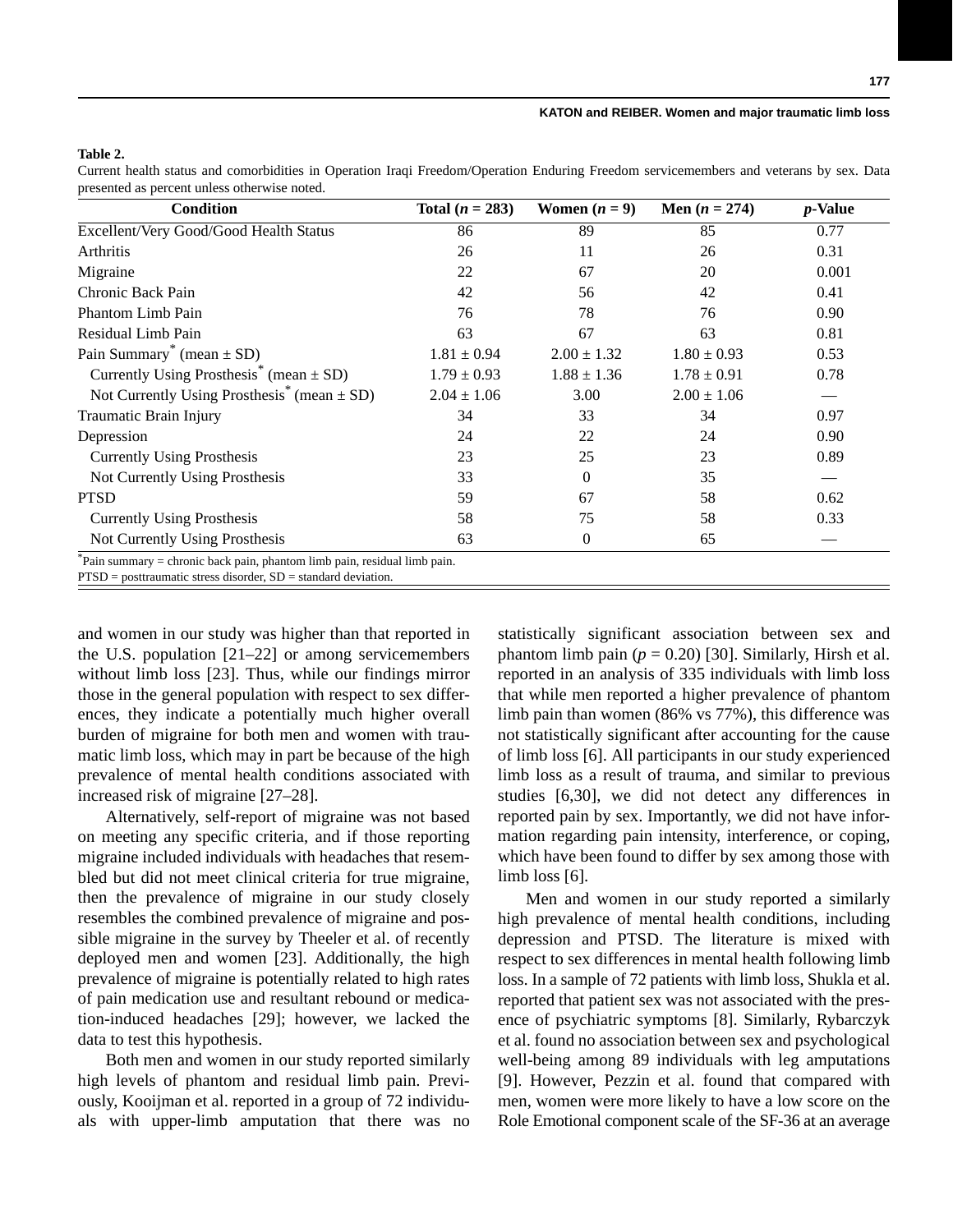



#### **Figure 2.**

Level and site of traumatic limb loss among Operation Iraqi Freedom/Operation Enduring Freedom women and men veterans and servicemembers.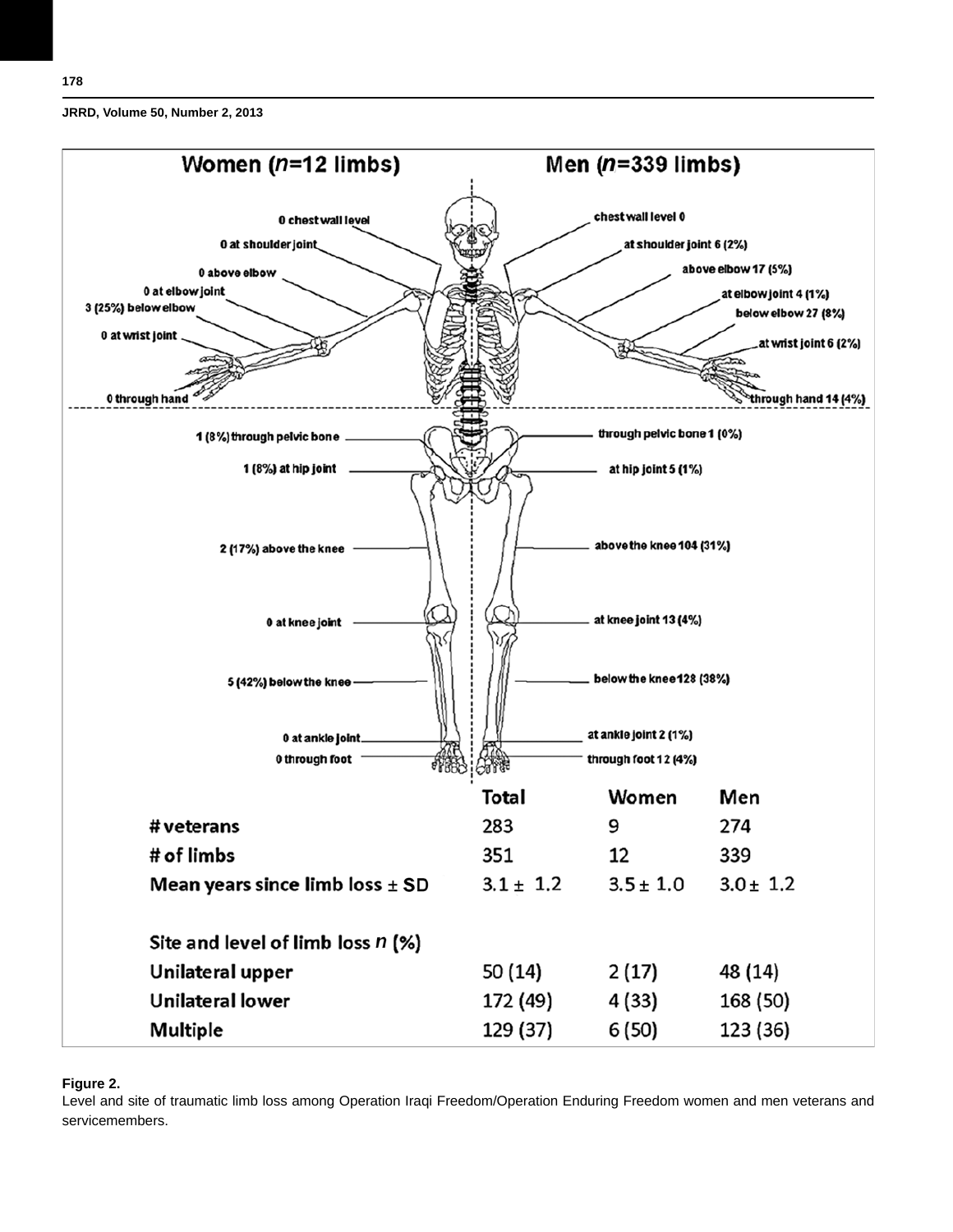# **Table 3.**

Combat-related injuries among Operation Iraqi Freedom/Operation Enduring Freedom servicemembers and veterans by sex. Data presented as percent.

| <b>Injury Type</b>             | Total $(n = 283)$ | Women $(n = 9)$ | Men $(n = 274)$ | $p$ -Value |  |
|--------------------------------|-------------------|-----------------|-----------------|------------|--|
| Limb Injury Without Amputation | 45                | 67              | 45              | 0.19       |  |
| Head                           | 33                | 22              | 34              | 0.46       |  |
| Eye                            | 15                | 22              | 15              | 0.53       |  |
| Hearing                        | 47                | 11              | 49              | 0.03       |  |
| Chest                          | 11                | 11              | 11              | 0.99       |  |
| Abdominal                      | 16                | 22              | 15              | 0.57       |  |
| <b>Burns</b>                   | 18                | 22              | 18              | 0.72       |  |
| Other                          | 41                | 44              | 41              | 0.81       |  |

### **Table 4.**

Prosthetic device receipt, rejection, and replacement in Operation Iraqi Freedom/Operation Enduring Freedom servicemembers and veterans by sex. Data presented as mean ± standard deviation. 

| <b>Status</b>                               | Total $(n = 283)$ | Women $(n = 9)$   | Men $(n = 274)$ |
|---------------------------------------------|-------------------|-------------------|-----------------|
| Mean Yr Since Limb Loss                     | $3.05 \pm 1.23$   | $3.50 \pm 0.54$   | $3.04 \pm 1.24$ |
| Receipt                                     |                   |                   |                 |
| Mean No. Prostheses Received                |                   |                   |                 |
| Myoelectric/Advanced                        | $1.50 \pm 1.89$   | $3.00 \pm 3.16$   | $1.45 \pm 1.83$ |
| Mechanical (body-powered)                   | $4.25 \pm 4.81$   | $5.63 \pm 8.43$   | $4.20 \pm 4.68$ |
| Sports/Specialty                            | $1.60 \pm 1.69$   | $2.25 \pm 1.39$   | $1.58 \pm 1.70$ |
| Total                                       | $7.34 \pm 5.78$   | $10.88 \pm 11.04$ | $7.23 \pm 5.55$ |
| Annual Rate Prosthetic Receipt              | $2.88 \pm 2.63$   | $3.29 \pm 3.70$   | $2.87 \pm 2.60$ |
| Rate Difference (women-men) <sup>*</sup>    |                   | 0.42              |                 |
| Rejection                                   |                   |                   |                 |
| Mean No. Prostheses Received                |                   |                   |                 |
| Myoelectric/Advanced                        | $0.82 \pm 1.08$   | $0.29 \pm 0.49$   | $0.84 \pm 1.10$ |
| Mechanical (body-powered)                   | $1.69 \pm 2.95$   | $2.86 \pm 5.84$   | $1.66 \pm 2.84$ |
| Sports/Specialty                            | $0.58 \pm 0.94$   | $0.57 \pm 0.98$   | $0.58 \pm 0.94$ |
| Total                                       | $2.42 \pm 3.22$   | $3.25 \pm 5.23$   | $2.39 \pm 3.16$ |
| Annual Rate Prosthetic Receipt              | $0.94 \pm 1.46$   | $1.05 \pm 1.76$   | $0.93 \pm 1.45$ |
| Rate Difference (women-men) <sup>*</sup>    |                   | 0.11              |                 |
| <b>Replacement</b>                          |                   |                   |                 |
| Mean No. Prostheses Received                |                   |                   |                 |
| Myoelectric/Advanced                        | $0.40 \pm 0.78$   | $0.43 \pm 0.79$   | $0.40 \pm 0.79$ |
| Mechanical (body-powered)                   | $1.05 \pm 2.54$   | $0.71 \pm 0.95$   | $1.06 \pm 2.58$ |
| Sports/Specialty                            | $0.38 \pm 0.77$   | $0.29 \pm 0.49$   | $0.38 \pm 0.78$ |
| <b>Total</b>                                | $1.44 \pm 2.88$   | $1.25 \pm 1.58$   | $1.45 \pm 2.91$ |
| Annual Rate Prosthetic Receipt              | $0.50 \pm 0.95$   | $0.33 \pm 0.41$   | $0.51 \pm 0.96$ |
| Rate Difference (women-men) <sup>*</sup>    |                   | $-0.18$           |                 |
| No. prostheses per year.<br>$No. = number.$ |                   |                   |                 |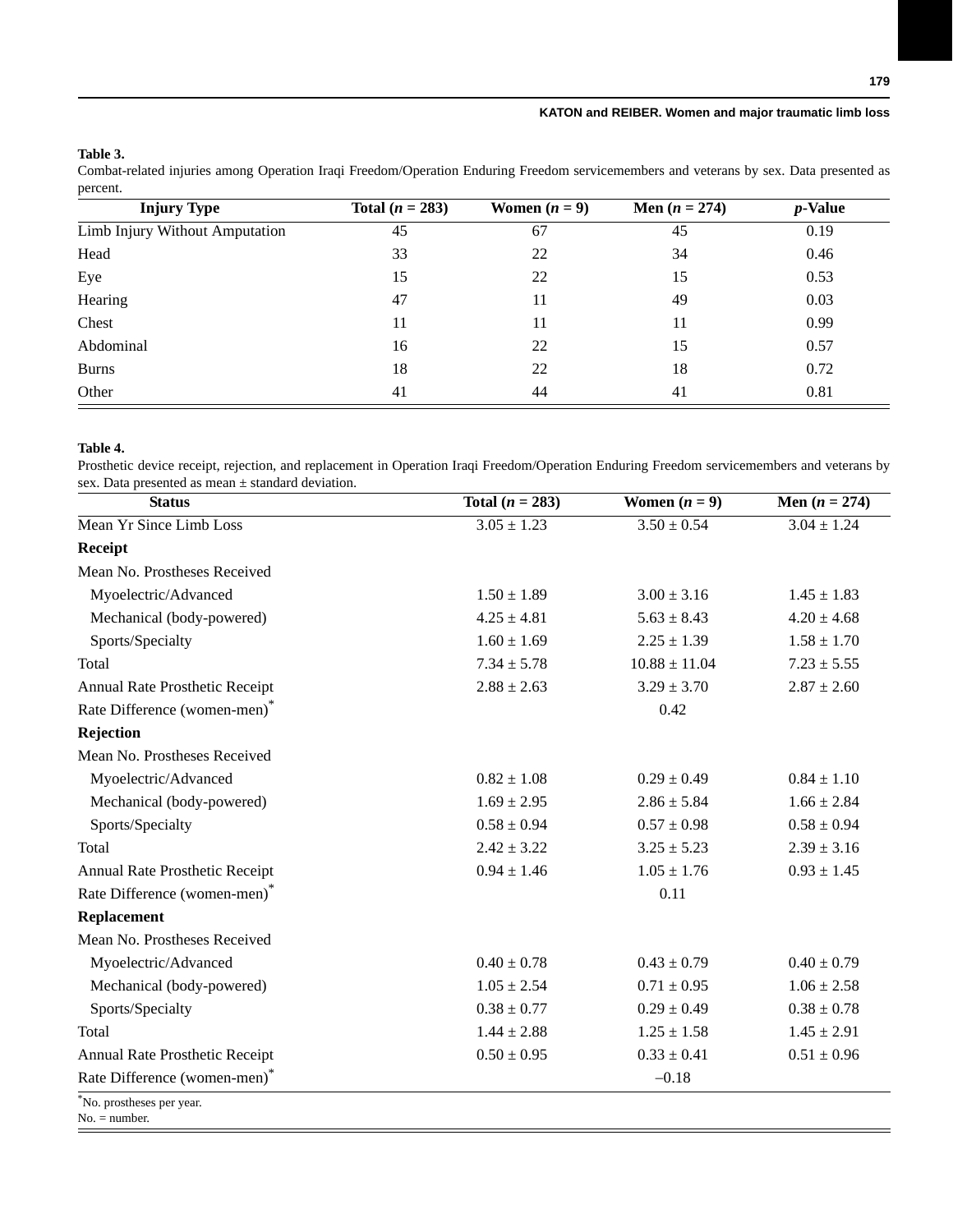of 7.5 yr following trauma-related limb loss [11]. Importantly, the average length of time from limb loss in our study was 3 yr, approximately half that in the study by Pezzin et al., and it is possible that these differences might only become apparent at a longer time after limb loss or might not be present in a veteran population.

Interestingly, compared with men, women in our study reported higher rates of prosthesis receipt and rejection, but lower rates of prosthesis replacement. The higher rates of receipt may be partially a reflection of the higher rejection rates, but may also represent women's need for a larger number of prostheses to accommodate different styles of footwear necessary for different roles (e.g., work, home, physical activity). In a survey of 400 individuals with diabetes, Reiber et al. found that compared with men, women owned more pairs of shoes (8 vs 6) [15], and the larger variety of shoes worn by women, with potentially different heel heights, may require extra prostheses for those with lower-limb loss. The larger overall number of prostheses used by women might also result in lower replacement rates because of lower rates of usage of any given prosthetic device.

Strengths of this study include the use of standardized questions regarding prosthesis usage, collection of detailed information regarding health status and comorbid conditions, and a favorable response rate (59%). Additionally, this is the first report comparing the health status, prevalence of comorbid conditions, and prosthesis use of men and women veterans and servicemembers with traumatic limb loss. A primary limitation of this study was that women were only 3 percent of the sample. Due to the small number of women in the sample, we had limited ability to conduct more complex analyses and had low power to detect differences in health status, comorbidity, and prosthesis use between men and women with traumatic limb loss. Despite this, we did observe some key differences that may inform provision of care for women amputees as well as drive future research in this population. Finally, information on comorbidities was all self-reported, and we were unable to verify this information in the patient medical records.

# **CONCLUSIONS**

Given the rapidly increasing number of women servicemembers and veterans [5] and their increased exposure to combat [31], the number of women veterans and servicemembers with traumatic limb loss may be expected to grow, and little is known regarding their health and healthcare needs. We found that compared with men, women with traumatic limb loss had similarly high levels of persistent physical and mental health conditions. Both men and women with traumatic limb loss reported extremely high levels of migraine headaches, with women reporting an approximately threefold higher prevalence of migraine than men. Compared with men, women also had higher rates of prosthesis receipt and rejection, but lower rates of replacement. These findings highlight some potential issues specific to women veterans, which may require additional clinical attention. The findings may also be useful for informing qualitative studies aimed at understanding the experiences and needs of women servicemembers and veterans with traumatic limb loss.

# **ACKNOWLEDGMENTS**

#### **Author Contributions**:

*Analysis and interpretation of data*: J. G. Katon.

*Drafting of manuscript*: J. G. Katon.

*Obtained funding for original survey*: G. E. Reiber.

*Conceived of and designed original survey*: G. E. Reiber.

*Critical revision of manuscript for important intellectual content*: G. E. Reiber.

*Administrative, technical, and material support*: G. E. Reiber. *Study supervision*: G. E. Reiber.

*Final approval of manuscript*: J. G. Katon, G. E. Reiber.

**Financial Disclosures**: The authors have declared that no competing interests exist.

**Funding/Support:** This material was based on work supported by the VA Office of Research and Development, Health Services Research and Development (grant IRR 05–2444), a Senior Career Scientist Award to Dr. Reiber (grant RCS 98–353), and a Postdoctoral Fellowship to Dr. Katon (grant TPP 61–026).

**Institutional Review**: The study received human subjects approval from the University of Washington, Seattle, Washington; VA Puget Sound Health Care System, Seattle, Washington; and Madigan Army Medical Center, Tacoma, Washington.

**Participant Follow-Up**: The authors have no plans to notify the study subjects of the publication of this article because of a lack of contact information.

**Additional Contributions**: The authors would like to thank Jeff Rodenbaugh for his help with the data management and analysis. **Disclaimer**: The views expressed in this article are those of the authors and do not necessarily reflect the position or policy of the VA.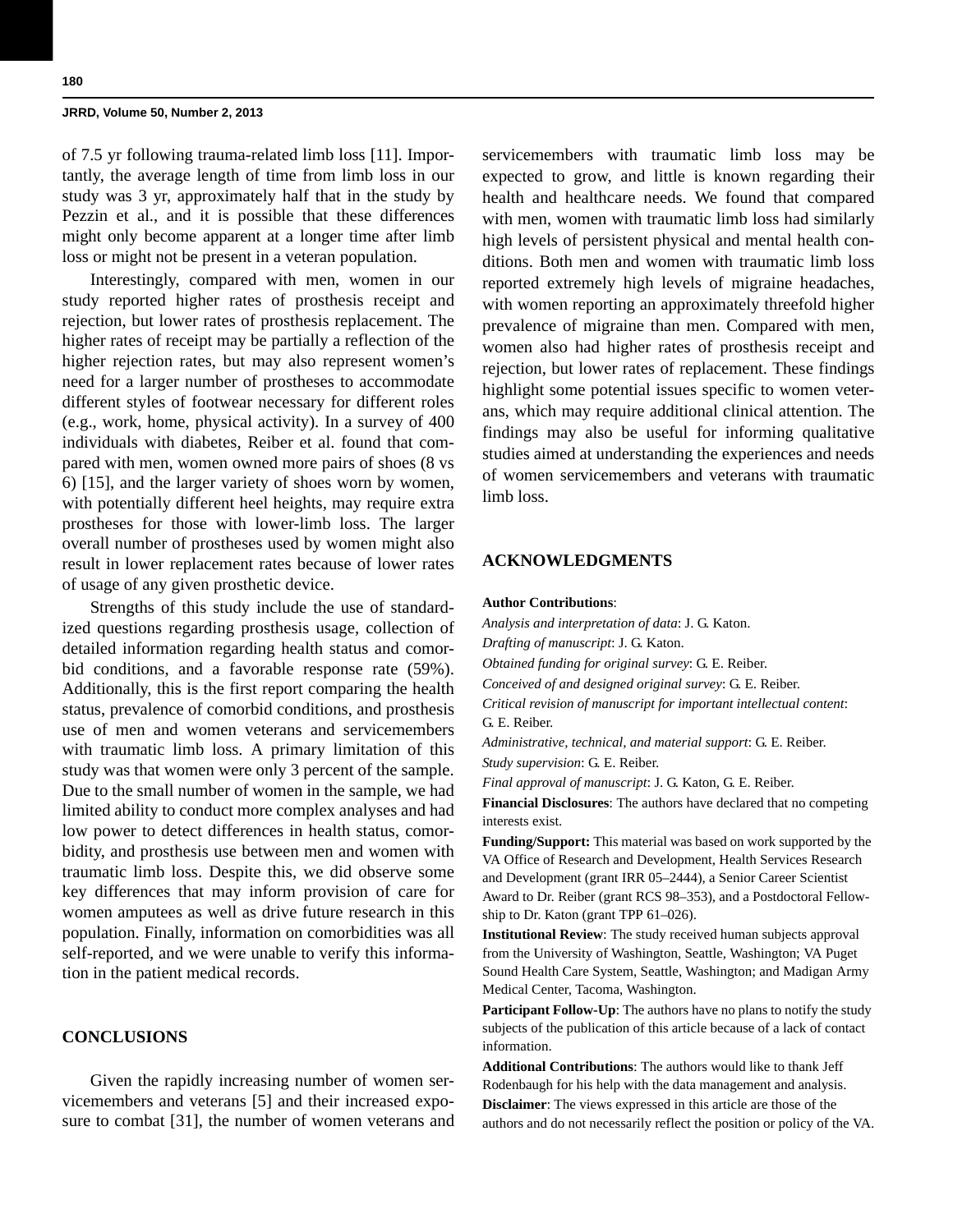# **REFERENCES**

 1. Reiber GE, McFarland LV, Hubbard S, Maynard C, Blough DK, Gambel JM, Smith DG. Servicemembers and veterans with major traumatic limb loss from Vietnam war and OIF/ OEF conflicts: survey methods, participants, and summary findings. J Rehabil Res Dev. 2010;47(4):275–97. [\[PMID:20803399\]](http://www.ncbi.nlm.nih.gov/entrez/query.fcgi?cmd=Retrieve&db=PubMed&list_uids=20803399&dopt=Abstract)

<http://dx.doi.org/10.1682/JRRD.2010.01.0009>

- 2. Pasquina PF. DOD paradigm shift in care of servicemembers with major limb loss. J Rehabil Res Dev. 2010; 47(4):xi–xiv. [\[PMID:20803395\]](http://www.ncbi.nlm.nih.gov/entrez/query.fcgi?cmd=Retrieve&db=PubMed&list_uids=20803395&dopt=Abstract) <http://dx.doi.org/10.1682/JRRD.2009.04.0059>
- 3. Sigford BJ. Paradigm shift for VA amputation care. J Rehabil Res Dev. 2010;47(4):xv–xix. [\[PMID:20803396\]](http://www.ncbi.nlm.nih.gov/entrez/query.fcgi?cmd=Retrieve&db=PubMed&list_uids=20803396&dopt=Abstract) <http://dx.doi.org/10.1682/JRRD.2009.02.0020>
- 4. Horgan O, MacLachlan M. Psychosocial adjustment to lower-limb amputation: a review. Disabil Rehabil. 2004; 26(14–15):837–50. [\[PMID:15497913\]](http://www.ncbi.nlm.nih.gov/entrez/query.fcgi?cmd=Retrieve&db=PubMed&list_uids=15497913&dopt=Abstract) <http://dx.doi.org/10.1080/09638280410001708869>
- 5. Goldzweig CL, Balekian TM, Rolón C, Yano EM, Shekelle PG. The state of women veterans' health research. Results of a systematic literature review. J Gen Intern Med. 2006;21(Suppl 3):S82–92. [\[PMID:16637952\]](http://www.ncbi.nlm.nih.gov/entrez/query.fcgi?cmd=Retrieve&db=PubMed&list_uids=16637952&dopt=Abstract) <http://dx.doi.org/10.1111/j.1525-1497.2006.00380.x>
- 6. Hirsh AT, Dillworth TM, Ehde DM, Jensen MP. Sex differences in pain and psychological functioning in persons with limb loss. J Pain. 2010;11(1):79–86. [\[PMID:19734105\]](http://www.ncbi.nlm.nih.gov/entrez/query.fcgi?cmd=Retrieve&db=PubMed&list_uids=19734105&dopt=Abstract)

<http://dx.doi.org/10.1016/j.jpain.2009.06.004>

- 7. Singh R, Hunter J, Philip A, Tyson S. Gender differences in amputation outcome. Disabil Rehabil. 2008;30(2):122–25. [\[PMID:17852206\]](http://www.ncbi.nlm.nih.gov/entrez/query.fcgi?cmd=Retrieve&db=PubMed&list_uids=17852206&dopt=Abstract) <http://dx.doi.org/10.1080/09638280701254095>
- 8. Shukla GD, Sahu SC, Tripathi RP, Gupta DK. A psychiatric study of amputees. Br J Psychiatry. 1982;141:50–53. [\[PMID:7116072\]](http://www.ncbi.nlm.nih.gov/entrez/query.fcgi?cmd=Retrieve&db=PubMed&list_uids=7116072&dopt=Abstract) <http://dx.doi.org/10.1192/bjp.141.1.50>
- 9. Rybarczyk BD, Nyenhuis DL, Nicholas JJ, Schulz R, Alioto RJ, Blair C. Social discomfort and depression in a sample of adults with leg amputations. Arch Phys Med Rehabil. 1992;73(12):1169–73. [\[PMID:1463382\]](http://www.ncbi.nlm.nih.gov/entrez/query.fcgi?cmd=Retrieve&db=PubMed&list_uids=1463382&dopt=Abstract)
- 10. Kashani JH, Frank RG, Kashani SR, Wonderlich SA, Reid JC. Depression among amputees. J Clin Psychiatry. 1983; 44(7):256–58. [\[PMID:6863225\]](http://www.ncbi.nlm.nih.gov/entrez/query.fcgi?cmd=Retrieve&db=PubMed&list_uids=6863225&dopt=Abstract)
- 11. Pezzin LE, Dillingham TR, MacKenzie EJ. Rehabilitation and the long-term outcomes of persons with trauma-related amputations. Arch Phys Med Rehabil. 2000;81(3):292– 300. [\[PMID:10724073\]](http://www.ncbi.nlm.nih.gov/entrez/query.fcgi?cmd=Retrieve&db=PubMed&list_uids=10724073&dopt=Abstract) [http://dx.doi.org/10.1016/S0003-9993\(00\)90074-1](http://dx.doi.org/10.1016/S0003-9993(00)90074-1)
- 12. O'Toole DM, Goldberg RT, Ryan B. Functional changes in
- vascular amputee patients: evaluation by Barthel Index,

PULSES profile and ESCROW scale. Arch Phys Med Rehabil. 1985;66(8):508–11. [\[PMID:4026551\]](http://www.ncbi.nlm.nih.gov/entrez/query.fcgi?cmd=Retrieve&db=PubMed&list_uids=4026551&dopt=Abstract)

- 13. Furst L, Humphrey M. Coping with the loss of a leg. Prosthet Orthot Int. 1983;7(3):152–56. [\[PMID:6647011\]](http://www.ncbi.nlm.nih.gov/entrez/query.fcgi?cmd=Retrieve&db=PubMed&list_uids=6647011&dopt=Abstract)
- 14. Murray CD, Fox J. Body image and prosthesis satisfaction in the lower limb amputee. Disabil Rehabil. 2002;24(17): 925–31. [\[PMID:12519488\]](http://www.ncbi.nlm.nih.gov/entrez/query.fcgi?cmd=Retrieve&db=PubMed&list_uids=12519488&dopt=Abstract) <http://dx.doi.org/10.1080/09638280210150014>
- 15. Reiber GE, Smith DG, Wallace CM, Vath CA, Sullivan K, Hayes S, Yu O, Martin D, Maciejewski M. Footwear used by individuals with diabetes and a history of foot ulcer. J Rehabil Res Dev. 2002;39(5):615–22. [\[PMID:17642026\]](http://www.ncbi.nlm.nih.gov/entrez/query.fcgi?cmd=Retrieve&db=PubMed&list_uids=17642026&dopt=Abstract)
- 16. Ware J, Snow K, Kosinski M, Gandek B. SF-36 Health Survey: Manual and interpretation guide. Boston (MA): The Health Institute, New England Medical Center; 1993.
- 17. DeSalvo KB, Fan VS, McDonell MB, Fihn SD. Predicting mortality and healthcare utilization with a single question. Health Serv Res. 2005;40(4):1234–46. [\[PMID:16033502\]](http://www.ncbi.nlm.nih.gov/entrez/query.fcgi?cmd=Retrieve&db=PubMed&list_uids=16033502&dopt=Abstract) <http://dx.doi.org/10.1111/j.1475-6773.2005.00404.x>
- 18. Gallagher P, MacLachlan M. Psychological adjustment and coping in adults with prosthetic limbs. Behav Med. 1999; 25(3):117–24. [\[PMID:10640225\]](http://www.ncbi.nlm.nih.gov/entrez/query.fcgi?cmd=Retrieve&db=PubMed&list_uids=10640225&dopt=Abstract) <http://dx.doi.org/10.1080/08964289909596741>
- 19. Williamson GM, Schulz R, Bridges MW, Behan AM. Social and psychological factors in adjustment to limb amputations. J Soc Behav Pers. 1994;9:249–68.
- 20. Murray CD. An interpretative phenomenological analysis of the embodiment of artificial limbs. Disabil Rehabil. 2004;26(16):963–73. [\[PMID:15371044\]](http://www.ncbi.nlm.nih.gov/entrez/query.fcgi?cmd=Retrieve&db=PubMed&list_uids=15371044&dopt=Abstract) <http://dx.doi.org/10.1080/09638280410001696764>
- 21. Lipton RB, Stewart WF, Diamond S, Diamond ML, Reed M. Prevalence and burden of migraine in the United States: data from the American Migraine Study II. Headache. 2001;41(7):646–57. [\[PMID:11554952\]](http://www.ncbi.nlm.nih.gov/entrez/query.fcgi?cmd=Retrieve&db=PubMed&list_uids=11554952&dopt=Abstract) <http://dx.doi.org/10.1046/j.1526-4610.2001.041007646.x>
- 22. Lipton RB, Bigal ME, Diamond M, Freitag F, Reed ML, Stewart WF; AMPP Advisory Group. Migraine prevalence, disease burden, and the need for preventive therapy. Neurology. 2007;68(5):343–49. [\[PMID:17261680\]](http://www.ncbi.nlm.nih.gov/entrez/query.fcgi?cmd=Retrieve&db=PubMed&list_uids=17261680&dopt=Abstract) <http://dx.doi.org/10.1212/01.wnl.0000252808.97649.21>
- 23. Theeler BJ, Mercer R, Erickson JC. Prevalence and impact of migraine among US Army soldiers deployed in support of Operation Iraqi Freedom. Headache. 2008;48(6):876–82. [\[PMID:18549370\]](http://www.ncbi.nlm.nih.gov/entrez/query.fcgi?cmd=Retrieve&db=PubMed&list_uids=18549370&dopt=Abstract)

<http://dx.doi.org/10.1111/j.1526-4610.2008.01159.x>

- 24. MacGregor EA, Rosenberg JD, Kurth T. Sex-related differences in epidemiological and clinic-based headache studies. Headache. 2011;51(6):843–59. [\[PMID:21631472\]](http://dx.doi.org/10.1111/j.1526-4610.2011.01904.x) <http://dx.doi.org/10.1111/j.1526-4610.2011.01904.x>
- 25. Sumelahti M-L, Huhtala H, Mauna P. Women and men have different migraine profiles. Suom Laakaril. 2008;39: 3173–77.